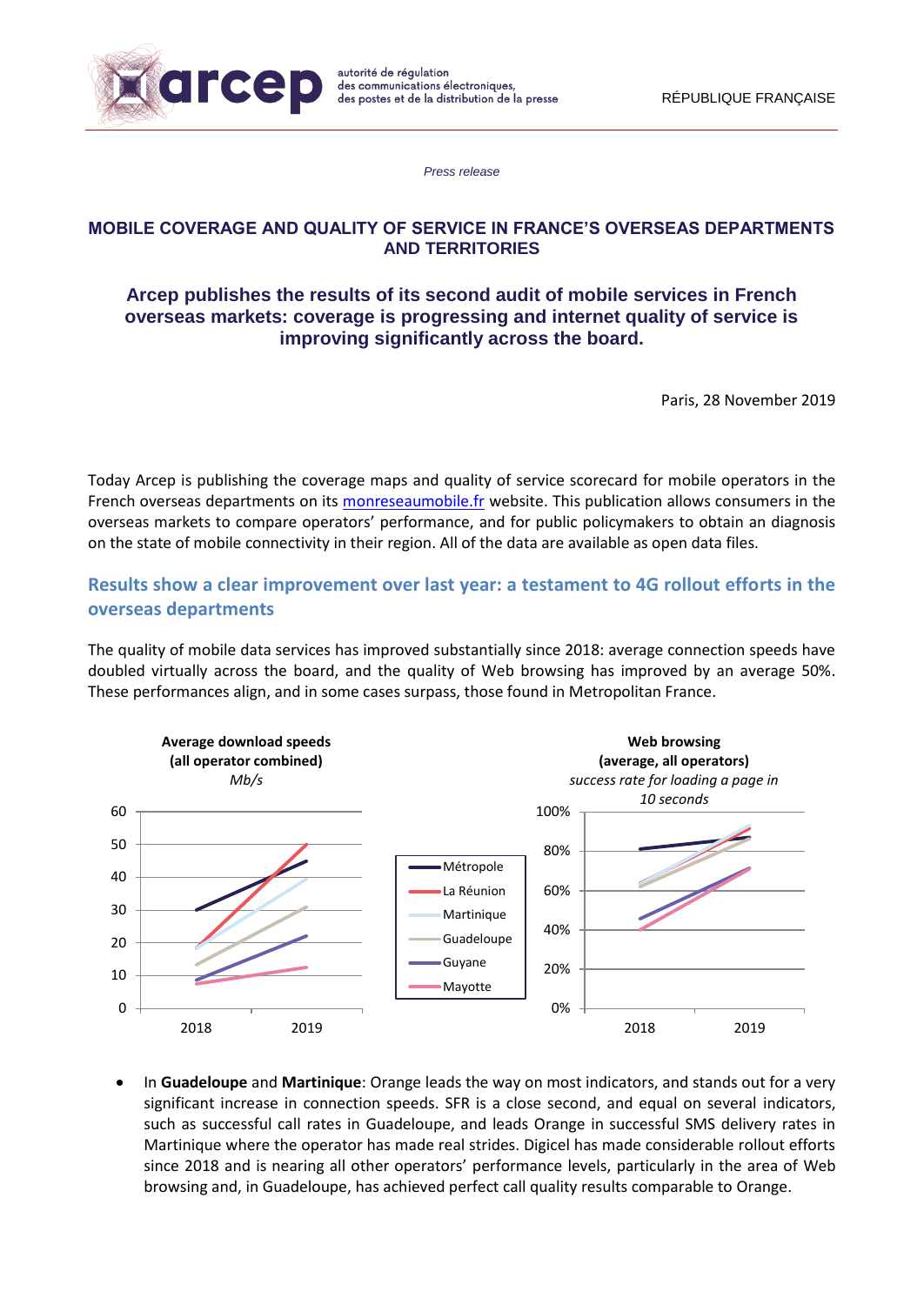In **Guiana**: Orange tops the rankings for the vast majority of indicators. SFR ranks second in data services and has comparable upstream speeds and successful file transfer rates. Digicel's performance is comparable to SFR's on several data indicators (perfect quality file transmission and reception) and has made significant progress in voice call services – ranking number one in perfect call quality.

Arcep noted several locations in Guiana where operators have deployed 4G towers but where 4G performances are occasionally mediocre, with speeds comparable to those enabled by 3G. This is particularly true in northwest Guiana (where average speeds are acceptable but occasionally very slow) and especially so in the towns of Apatou, Grand Santi, Papaïchton and Maripasoula.

- **Mayotte**: SFR continues to lead on most indicators, such as call quality, web browsing and streaming. Orange has made real progress in the quality of mobile data services, and leads SFR on speeds. Maore Mobile has been providing lower quality data services since mid-2019 due to its still limited coverage. Only is close to SFR on call quality but ranks last on data services, and had not yet deployed 4G when the campaign took place.
- In **Reunion**: Orange and SFR are close, with Orange leading on speeds and video service quality for which average scores are better than the average in Metropolitan France. Zeop, which entered the market in April 2019, is providing a quality of service very close to that of Orange and SFR. Free ranks last on most indicators. Exceptionally, file transfer indicators (and speed in particular) for Free are not being published this

year: the measurements taken for this operator during the audit produced anomalous results, and are not representative of the user experience.

 In **Saint-Barthélemy** and **Saint-Martin**: despite a difficult situation, two years after hurricane Irma the quality of calling, texting and data services is satisfactory. Orange leads on the vast majority of indicators, particularly for data services and on transport corridors. Dauphin Telecom ranks number one for perfect call quality, followed closely by Digicel in Saint Barthélemy and by UTS Caraïbe in Saint-Martin.

There can be significant disparities in quality between operators and between the regions: Arcep invites everyone to compare them on monreseaumobile.fr, and to view the findings in accordance with their needs and their area.

# **New additions to the 2019 measurement campaign: expanded scope of the measurements and the range of tests performed.**

Arcep's measurement campaign in the overseas departments and territories, which was conducted in summer 2019, performed two complementary tasks:

- **- Measuring the quality of mobile services**, in the field, from May to September 2019 to test quality of service (call maintained for two minutes, quality of the voice call, loading a web page in under 10 seconds…). 227,000 measurements were thus taken, covering an expanse of 52,000 km, including 1,500 km travelled by helicopter, in virtually every municipality in France's overseas territories.
- **- Verifying operators' coverage maps**: produced based on digital simulations, these maps pertain to calling, texting and mobile internet services. Arcep verified that the maps supplied by operators provided a high degree of accuracy in each of the territories, before being published.

**Press liaison Follow ARCEP Subscribe**

**Anne-Lise Lucas [www.arcep.fr](http://www.arcep.fr/) [RSS](/feed/::www.arcep.fr:?eID=tx_rssforge&feedid=2&h=14df1) feed** [anne-lise.LUCAS@arcep.fr](mailto:anne-lise.LUCAS@arcep.fr) **[@ARCEP](http://www.twitter.com/ARCEP) F** [Facebook](https://www.facebook.com/arcep.fr) e-Newsletter Tel.: 01 40 47 71 37 Mailing lists **Contained Act 20 and Act 20 and Act 20 and Act 20 and Act 20 and Act 20 and Act 20 and Act 20 and Act 20 and Act 20 and Act 20 and Act 20 and Act 20 and Act 20 and Act 20 and Act 20 and**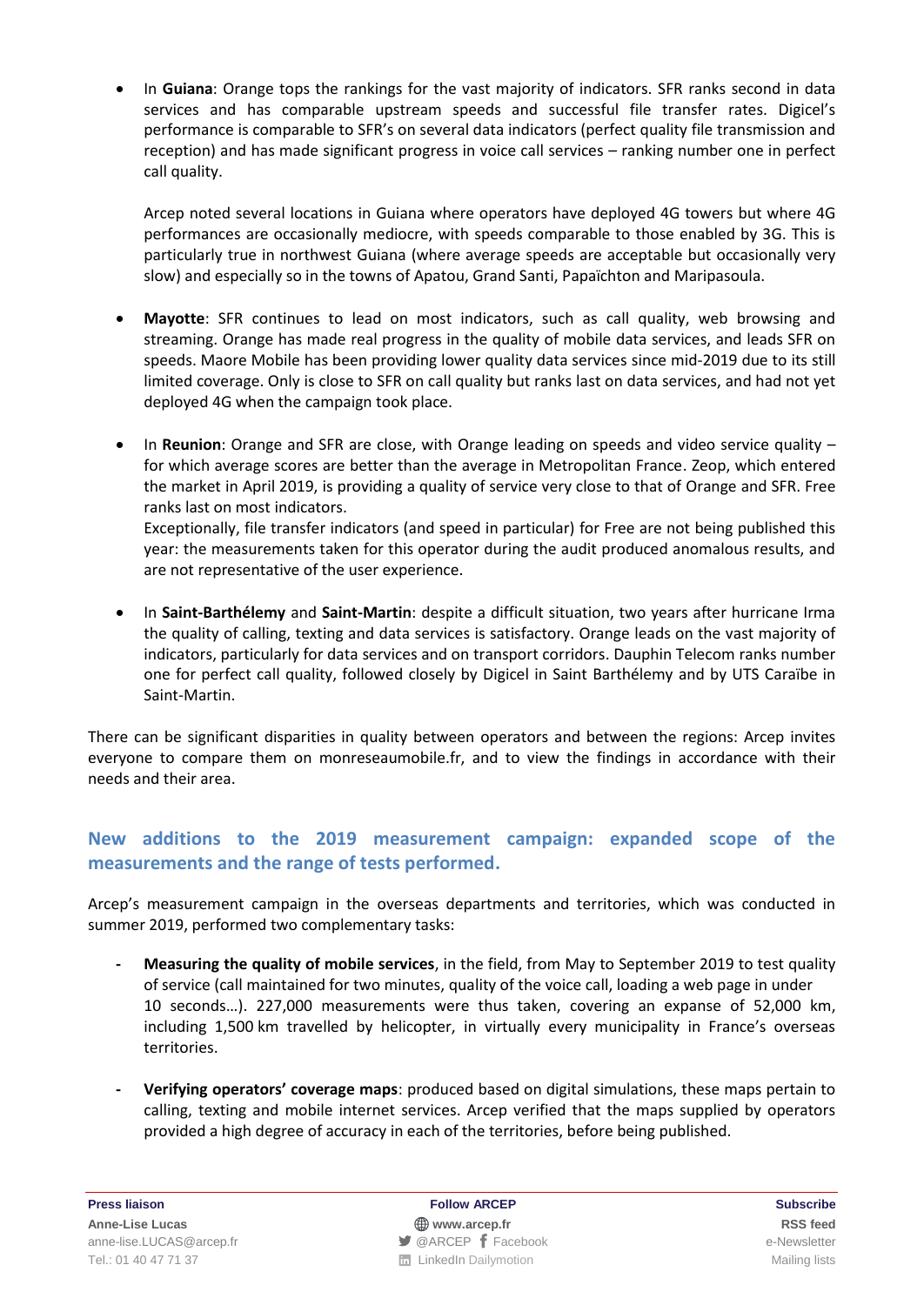Measurement campaigns had been conducted in Guadeloupe, Guiana, Martinique, Mayotte and Reunion in 2018. This year, Arcep included the islands of Saint-Barthélemy and Saint-Martin. Tests were also performed in more isolated or hard to reach areas that had not been measured last year, including Terre de Bas in Guadeloupe, and the towns of Maripasoula, Papaichton and Grand-Santi in western Guiana.

In addition, Arcep expanded the range of tests that were performed, to more accurately reflect users' actual experience. New indicators were added, for measuring call quality, online video viewing, file transfers... As in Metropolitan France, tests to measure call quality were automated<sup>1</sup>.



*Mobile network uses measured by Arcep*

 $1$  This change in the testing protocol for voice call quality was detailed when publishing the findings of the QoS survey conducted in Metropolitan France in 2019, which can be found here: [https://www.arcep.fr/actualites/les](https://www.arcep.fr/actualites/les-communiques-de-presse/detail/n/qualite-des-services-mobiles-2.html)[communiques-de-presse/detail/n/qualite-des-services-mobiles-2.html](https://www.arcep.fr/actualites/les-communiques-de-presse/detail/n/qualite-des-services-mobiles-2.html)

**Anne-Lise Lucas [www.arcep.fr](http://www.arcep.fr/) [RSS](/feed/::www.arcep.fr:?eID=tx_rssforge&feedid=2&h=14df1) feed** [anne-lise.LUCAS@arcep.fr](mailto:anne-lise.LUCAS@arcep.fr) **[@ARCEP](http://www.twitter.com/ARCEP) F** [Facebook](https://www.facebook.com/arcep.fr) e-Newsletter Tel.: 01 40 47 71 37 Mailing lists **Contained Act 20 and Act 20 and Act 20 and Act 20 and Act 20 and Act 20 and Act 20 and Act 20 and Act 20 and Act 20 and Act 20 and Act 20 and Act 20 and Act 20 and Act 20 and Act 20 and** 

 $\overline{a}$ 

**Press liaison Subscribe Follow ARCEP Follow ARCEP Subscribe Subscribe**